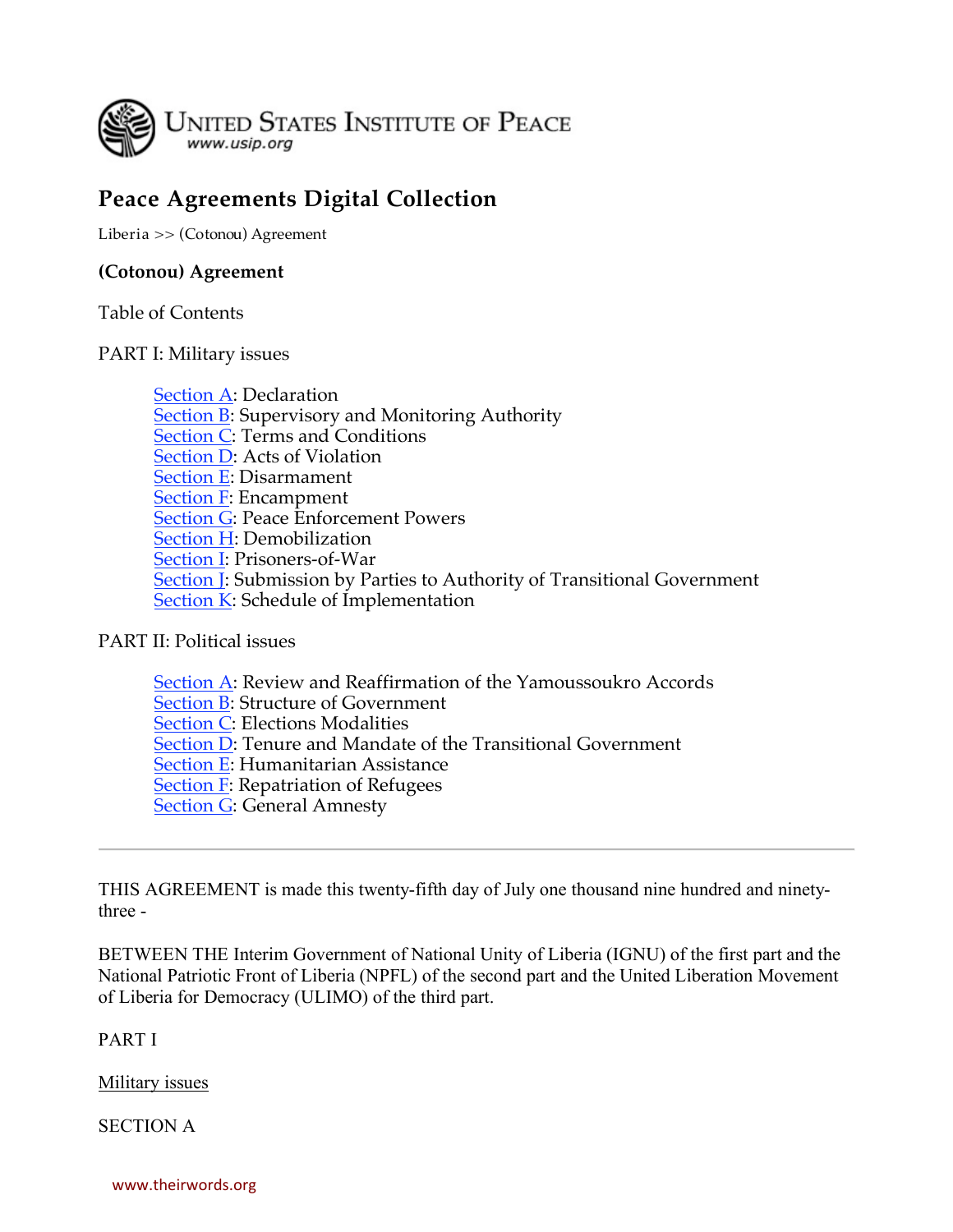### <span id="page-1-0"></span>Article 1

### DECLARATION

- 1. The Parties to this Agreement hereby agree and declare a cease-fire and the cessation of hostilities - to become effective at the date and time and on the conditions stipulated in article 2 and section C below.
- 2. The Parties further declare that all parties or groups within and without the perimeter of Liberia shall refrain from act(s) or activity(ies) that may violate or facilitate the violation of the ceasefire.

### Article 2

### EFFECTIVE DATE

The Parties also agree that the cease-fire stated hereinabove and the cessation of hostilities shall take effect seven days from the date of signing of this Agreement, commencing at 12 midnight.

#### SECTION B

#### Article 3

### SUPERVISORY AND MONITORING AUTHORITY

- 1. The ECOMOG and the United Nations Observer Mission shall supervise and monitor the implementation of this Agreement. The Parties hereby expressly recognize the neutrality and authority of the Economic Community of West Africa States (ECOWAS) Military Observer Group (ECOMOG) and the United Nations Observer Mission in respect of the foregoing. Accordingly, the ECOMOG and United Nations observers shall enjoy complete freedom of movement throughout Liberia.
- 2. By "ECOMOG Peace-keeping Force" is meant an expanded ECOMOG which includes the forces of ECOWAS Member States and African troops from outside the West African region.
- 3. The Parties agree further that in order to monitor and ensure against any violation of the ceasefire between the period of the effective date of the cease-fire and the arrival of ECOMOG and full contingent of the United Nations Observer Mission, a Joint Cease-fire Monitoring Committee is hereby established, which shall have the authority to monitor, investigate and report all cease-fire violations. The Committee shall comprise an equal number of representatives from each of the parties hereto, ECOMOG and an advance team of the United Nations Observer Mission. Each group of the Joint Cease-fire Monitoring Committee shall be chaired by the United Nations observer in the group. It shall freely travel throughout the country. This Committee shall automatically be dissolved and deemed to be dissolved upon the arrival and deployment of ECOMOG and the full contingent of the United Nations Observer Mission.

#### SECTION C

Article 4

TERMS AND CONDITIONS

www.theirwords.org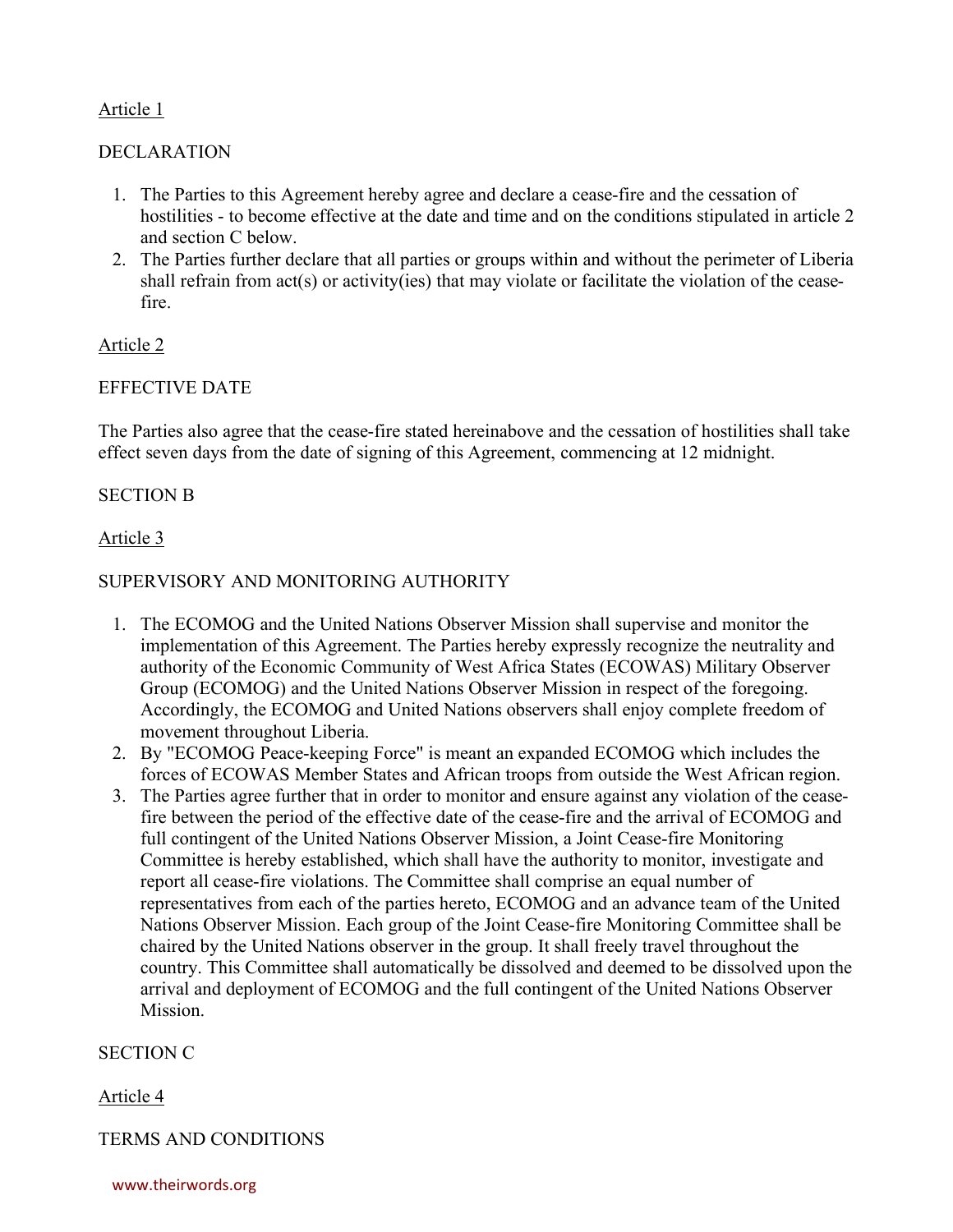<span id="page-2-0"></span>The Parties hereby state further that they have agreed to the cease-fire stipulated above on the following terms and conditions:

1. Prohibitions upon the Parties:

The Parties agree not to:

- a. Import any weapons and war-like materials by any means into Liberia;
- b. Use the period of the cease-fire to engage in any military build-up whether in manpower or armaments; or
- c. Engage in any other activity that would violate or result in the violation of the ceasefire.
- 2. Adherence to stipulations on military embargo

The Parties recognize and accept that the military embargo imposed on and upon all warring parties by ECOWAS and the United Nations Security Council shall remain in full force and effect.

3. Creation of buffer zones

ECOMOG shall create zones or otherwise seal the borders, whichever is militarily feasible, of Liberia-Guinea, Liberia-Sierra Leone and Liberia-Côte d'Ivoire to prevent cross-border attacks, infiltration or importation of arms. There shall be deployed United Nations observers in all of such zones to monitor, verify and report on any and all of the foregoing and the implementation thereof.

- 4. Monitoring and supervision of entry points All points of entry including, sea ports, airfields and roads shall be monitored and supervised by ECOMOG. There shall be deployed United Nations observers to monitor, verify and report on the implementation of the foregoing activities.
- 5. Position of warring parties at declaration of cease-fire The warring parties shall remain and maintain their positions held as at the effective date of this cease-fire, until the commencement of encampment.

# SECTION D

# Article 5

# ACTS OF VIOLATION

- 1. The Parties hereto hereby agree to honour every and all provisions of this Agreement, and stipulate that any party committing any acts of violations shall be held liable for such violations.
- 2. The following acts shall constitute violation of the cease-fire:
	- a. Importation of arms and ammunition, incendiary devices and other war-related items;
	- b. Changing or improvement of existing positions or fortification or alteration of existing positions;
	- c. Attack (whether with conventional or unconventional weapons) against the position of any warring faction by another, or firing at an individual of a warring faction established to have been carried out at the instance of the authority of the warring party to which he/she belongs;
	- d. The systematic use of conventional or unconventional weapons (i.e. knives, cutlasses, bows and arrows, etc.);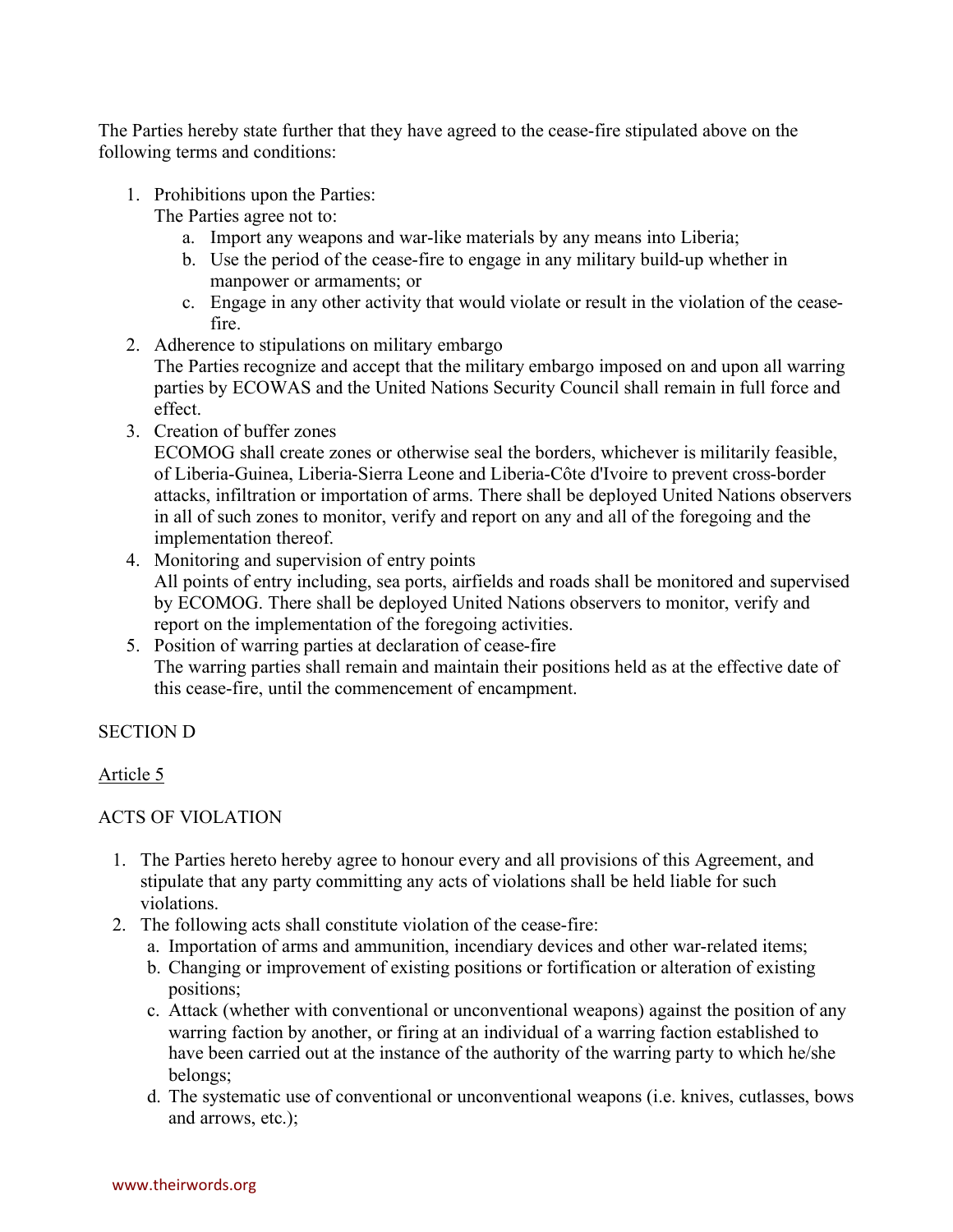- <span id="page-3-0"></span>e. Recruitment and training of combatants and/or groups of persons after the effective date of this Agreement;
- f. Any proven use of communication devices, facilities or propaganda designed to incite or having the effect of inciting hostilities between any of the warring parties;
- g. Planting of mines and incendiary devices subsequent to the effective date of the cease-fire; refusal to disclose the existence of or places where such devices or mines have been planted; and deliberate failure to cooperate or furnish maps (where available) where such devices have been planted;
- h. Obstruction of the implementation of any of the provisions of the Agreement by any party or its authorized agent;
- i. Harassments or attacks upon ECOMOG, the United Nations Observer Mission or the Joint Cease-fire Monitoring Committee;
- j. Obstructions of the activities of ECOMOG, United Nations observers and the Joint Ceasefire Monitoring Committee.

# SECTION E

# Article 6

# DISARMAMENT

Disarmament being the ultimate objective of the cease-fire, the Parties hereto agree and express their intent and willingness to disarm to and under the supervision of ECOMOG, monitored and verified by the United Nations Observer Mission. In conformity therewith, the parties agree that:

- 1. All weapons and warlike materials collected shall be stored by ECOMOG in armouries designated by ECOMOG, monitored and verified by United Nations observers.
- 2. All weapons and warlike materials in the possession of the parties shall be given to ECOMOG, monitored by United Nations observers, upon appropriate recording and inventory, and placed in designated armouries.
- 3. Said armouries shall be secured by ECOMOG, monitored and verified by United Nations observers, upon proper documentation or inventory of all weapons and warlike materials received.
- 4. Each of the warring factions shall ensure that its combatants report all weapons and warlike materials to ECOMOG, monitored and verified by United Nations observers, upon proper inventory. Such weapons and warlike materials, upon inventory, shall be taken to the designated armouries by ECOMOG, under the monitoring and verification of United Nations observers.
- 5. All non-combatants who are in possession of weapons and warlike materials shall also report and surrender same to ECOMOG, monitored and verified by United Nations observers. Such weapons and warlike materials shall be returned to the owners after due registration, licensing and certification by the governing authority after the elections.
- 6. ECOMOG shall have the authority to disarm any combatant or non-combatant in possession of weapons and warlike materials. The United Nations observers shall monitor all such activities.
- 7. For the sole purpose of maintaining the cease-fire, ECOMOG shall conduct any search to recover lost or hidden weapons, observed and monitored by the United Nations observers.

SECTION F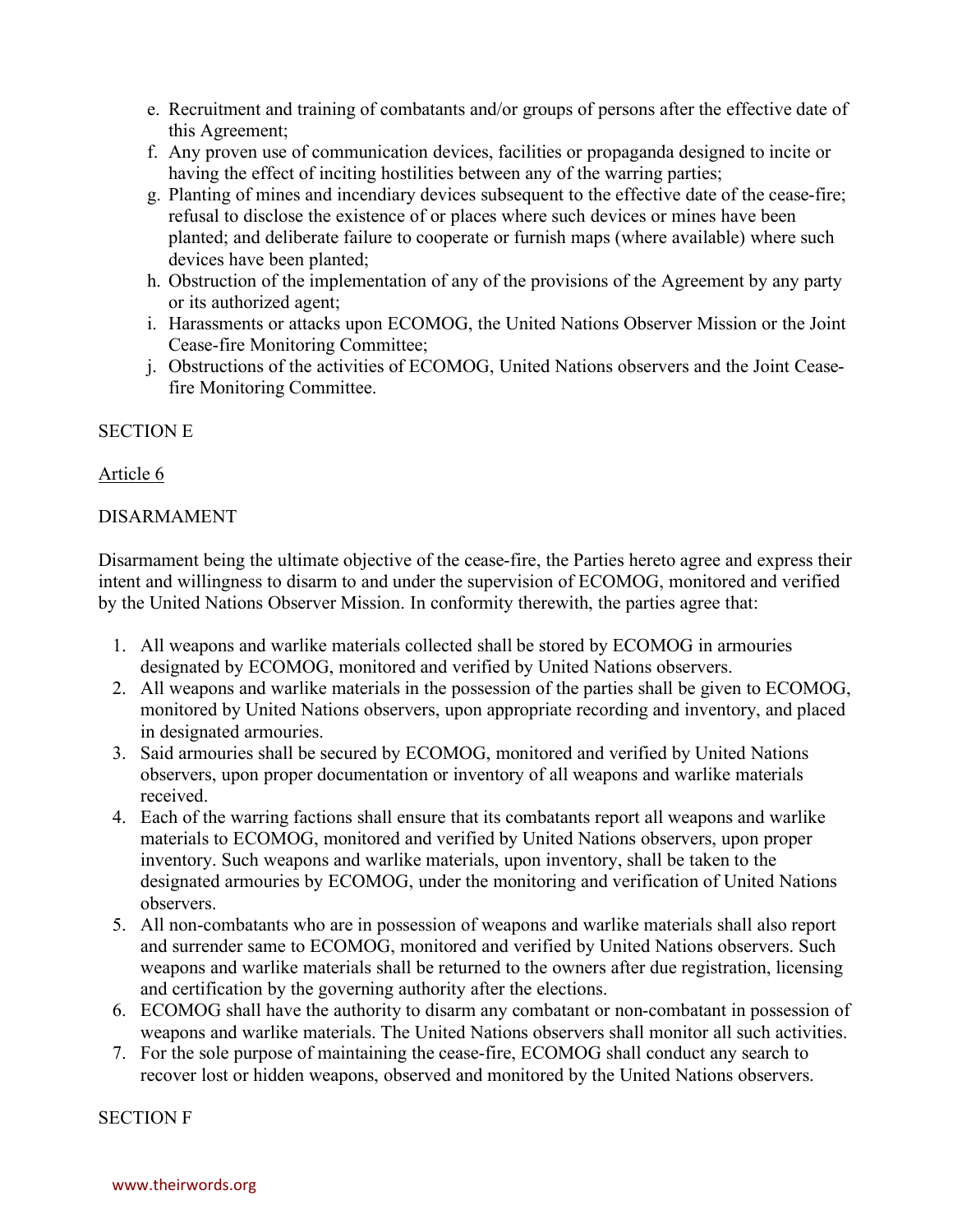### <span id="page-4-0"></span>Article 7

### ENCAMPMENT

### 1. Purpose

- a. The Parties agree and fully commit themselves to the encampment of their combatants in encampment centres established by ECOMOG, monitored and verified by United Nations observers, the purpose of which shall be, in addition to the disarmament and demobilization, to serve as a transit point for the further education, training and rehabilitation of said combatants; and
- b. Consistent with the above, the parties agree to submit to ECOMOG and the United Nations observers, a complete listing of their combatants and weapons and warlike materials and their locations to the nearest encampment centres.

#### 2. Commencement of encampment

The Parties agree that encampment shall commence immediately upon the deployment of ECOMOG and the United Nations Observer Mission. Copies of the schedule of encampment shall be furnished to all the parties hereto.

3. Identification and security of encampment sites

In consultation with the Parties, ECOMOG and the United Nations Observer Mission shall identify locations for encampment. Security of encampment sites shall be provided by ECOMOG, monitored and verified by United Nations observers.

### SECTION G

### Article 8

### PEACE ENFORCEMENT POWERS

- 1. It is also agreed upon that ECOMOG shall have the right to self-defense where it has been physically attacked by any warring faction hereto.
- 2. There shall be established, upon deployment of ECOMOG and the full contingent of the United Nations Observer Mission, a Violation Committee consisting of one person from each of the parties hereto and ECOMOG and the United Nations Observer Mission, chaired by a member of the United Nations Observer Mission.
- 3. All violations of the cease-fire shall be reported to the United Nations Observer Mission/observers who shall, immediately upon receipt of the information of violation, commence an investigation and make findings thereof. In the event the violations can be cured by the United Nations observers, they shall pursue such a course. However, should such a course not be possible, the United Nations observers shall submit their findings to the Violation Committee. The Violation Committee shall invite the violating party/(ies) for the purpose of having such party/(ies) take corrective measures to cure the violations within such time-frame as may be stipulated by the Committee. Should the violating party not take the required corrective measures, ECOMOG shall be informed thereof and shall thereupon resort to the use of its peace-enforcement powers against the violator.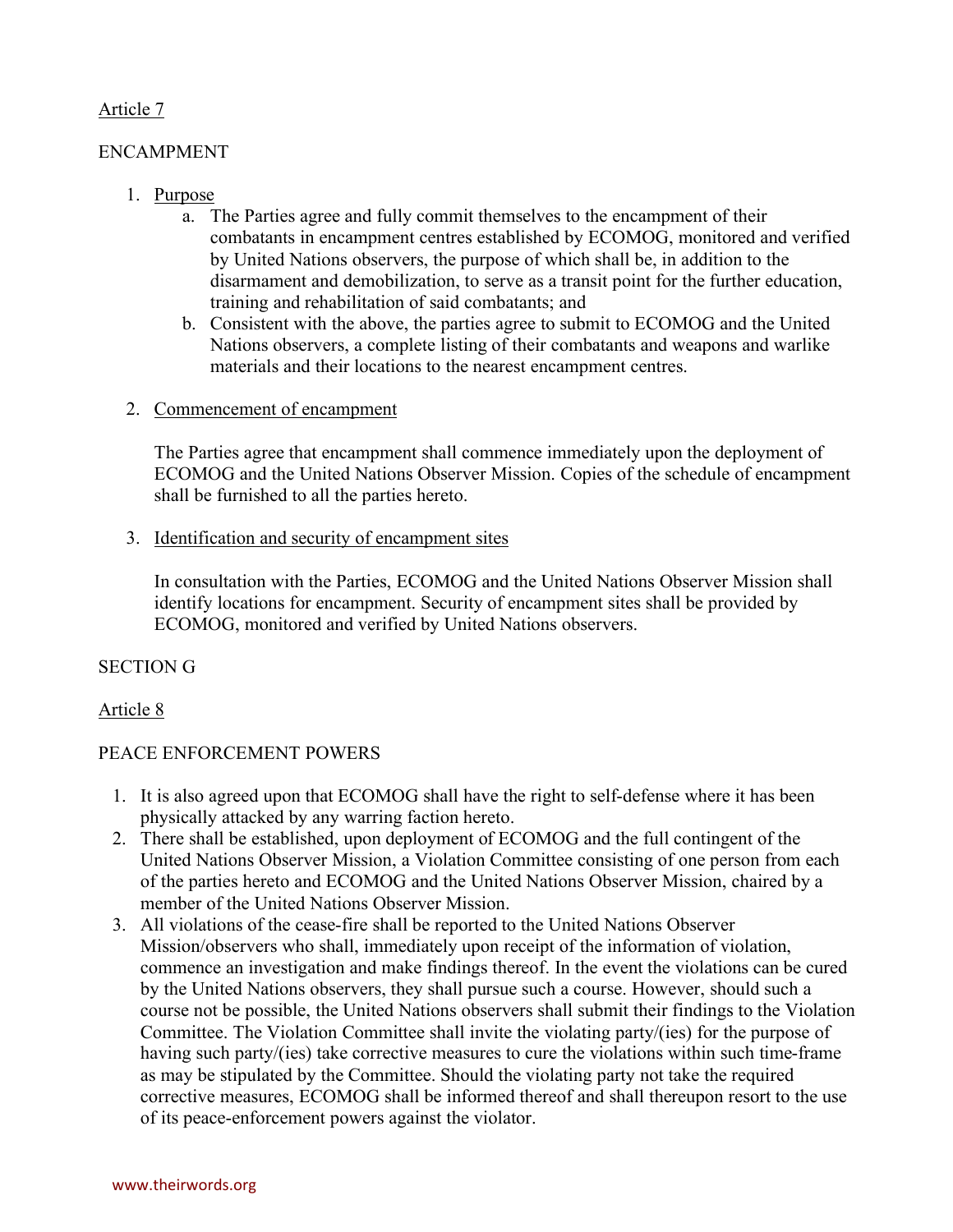### <span id="page-5-0"></span>SECTION H

### Article 9

### DEMOBILIZATION

- 1. The Parties hereby agree that any warring faction or factions that may have non-Liberian fighters or mercenaries shall repatriate such persons, or when found, upon evidence, shall be expelled by the Government of the Republic of Liberia.
- 2. Further, the Parties hereby call upon the United Nations, other international organizations and countries, to programme and finance the process of demobilization, retraining, rehabilitation and re-absorption of all former combatants to normal social and community life.
- 3. It is agreed by the Parties hereto that each party shall immediately commence a community information or educational programme, explaining to the public by means of communication devices or any form of media, the essence and purpose of the cease-fire, encampment, disarmament and demobilization. Such programme shall include other social institutions.

#### SECTION I

#### Article 10

#### PRISONERS-OF-WAR

The Parties hereby agree that upon signing of this Agreement all prisoners-of-war and detainees shall be immediately released to the Red Cross authority in an area where such prisoners or detainees are detained, for onward transmission to encampment sites or the authority of the prisoner-of-war or detainee. Common criminals are not covered by this provision.

#### SECTION J

#### Article 11

### SUBMISSION BY PARTIES TO AUTHORITY OF TRANSITIONAL GOVERNMENT

Consistent with the provisions of paragraph 5 of article 14 of this Agreement, all Parties agree to submit themselves to the authority of the Transitional Government.

#### SECTION K

#### Article 12

#### SCHEDULE OF IMPLEMENTATION

Schedules of implementation of this Agreement, including a schedule for disarmament, encampment and demobilization of combatants, shall be drawn by ECOMOG and the United Nations observers. This schedule of implementation shall be given to each of the warring parties prior to implementation. The Parties undertake that they will create no obstacles to the full implementation of any of the foregoing activities.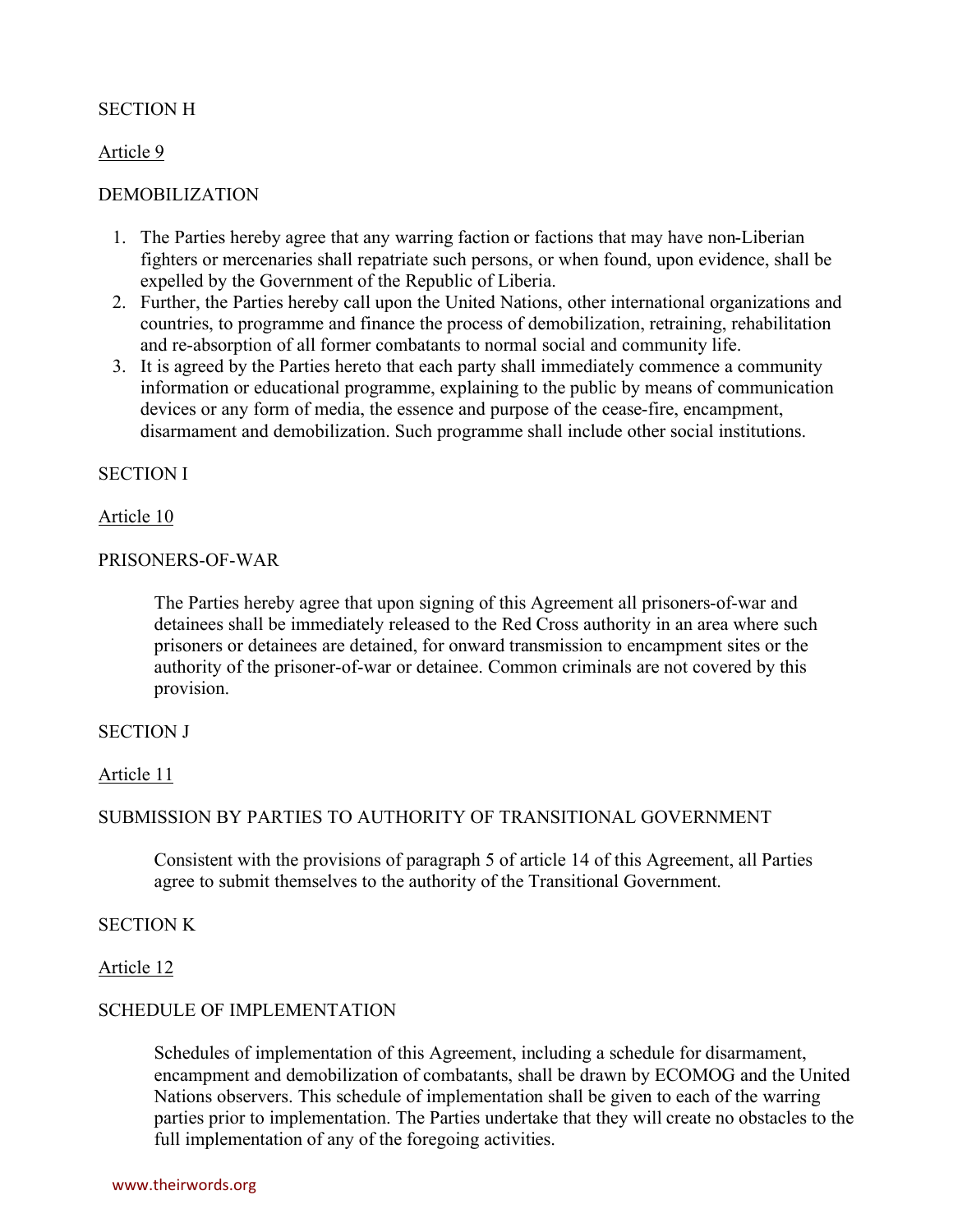# <span id="page-6-0"></span>PART II

### Political Issues

### SECTION A

### Article 13

### REVIEW AND REAFFIRMATION OF THE YAMOUSSOUKRO ACCORDS

The Parties to this Agreement reaffirm that the Yamoussoukro Accords provide the best framework for peace in Liberia, noting the links between the ECOWAS peace plan and the Yamoussoukro Accords.

### SECTION B

### Article 14

### STRUCTURE OF GOVERNMENT

- 1. The Parties observe that Liberia is a unitary State and as such agree to form a single transitional Government, styled THE LIBERIA NATIONAL TRANSITIONAL GOVERNMENT. The authority of the transitional Government shall extend throughout the territorial limits of the Republic of Liberia.
- 2. The mandate of the transitional Government is to provide essential government services during the transitional period and to also hold and supervise general and presidential elections in accordance with the ECOWAS peace plan. The Transitional Legislature Assembly or the Council of State shall have power to enact or cause to be enacted any rule(s), regulation(s) or law, or take any action(s) which may facilitate the holding of free and fair democratic elections.
- 3. Formal installation of the Council of State shall take place in Monrovia, the capital city of the Republic of Liberia, and the Council of State shall also be permanently headquartered there.
- 4. The Parties further agree that the aforesaid transitional Government shall be selected in accordance with the below listed provisions and installed in approximately thirty (30) days of the date of signature of this Agreement, concomitant with the commencement of the disarmament process. Upon the installation of the transitional government, both IGNU and NPRAG shall cease to exist and shall be deemed dissolved.
- 5. The Parties further agree that the transitional Government shall operate as closely as practicable under the Constitution and laws of Liberia.
- 6. The Parties further agree, warrant and promise that from the date of signature of this Agreement, no loans shall be negotiated or contracted in the name of or on behalf of the Liberian Government except to ensure the carrying out of the operations and activities of governmental and other public services. All financial transactions entered into by the Transitional Government shall be formally submitted to the Transitional Legislative Assembly for ratification.
- 7. The Parties also agree that the transitional Government shall have three branches: legislative, executive and judicial.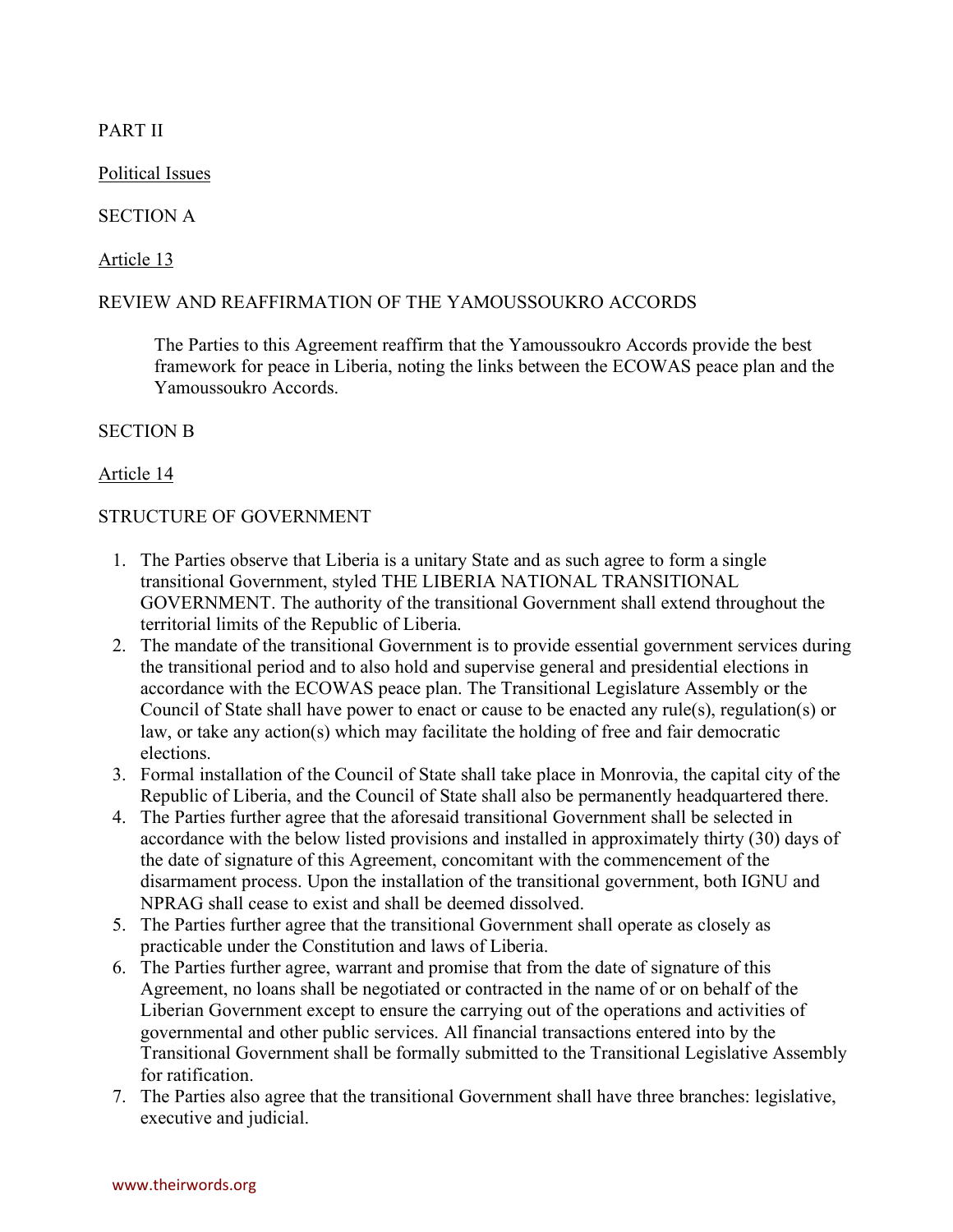#### Executive

i. The Parties further agree that, during the transitional period, the executive powers of the Republic shall be vested in a five (5)-member Council of State which is hereby established. Each of the Parties shall appoint one (1) member to the Council, whilst the remaining two (2) shall be selected in accordance with the following procedure:

Each of the Parties shall nominate three (3) eminent Liberians who together shall select two (2) of their number to be additional members of the Council.

- ii. Each Party shall submit the name of its appointee to the Council and also the names of its three (3) nominees in accordance with the provisions of the preceding paragraph to the office of the current Chairman of ECOWAS within a period of seven (7) days from the date of signature of this Agreement. Copies of the list of these names shall also be forwarded to each of the Parties.
- iii. The Parties shall, not later than three (3) days from submission of the aforesaid names, jointly and mutually determine the time and venue for the selection of the two (2) additional members of the Council. This entire selection process shall not exceed ten (10) days after the determination of the time and place of the meeting. If at the appointed place and time, any of the nominees fail to appear, the nominating party shall forfeit its right to renominate any other person(s), and the selection process shall proceed.
- iv. Proof of the selection of the two additional Council members shall be made by a written statement signed by all the nominees (excluding the two nominees selected) who participated in the selection process confirming same. The statement shall be forwarded to the current Chairman of ECOWAS with copy to each of the Parties.
- v. The Council shall select from amongst its members a Chairman and two (2) Vice-Chairmen.
- vi. The Council shall conduct and be responsible for the day-to-day operation of Government. All decisions shall be made by consensus of all the members.
- vii. The Council shall also devise and implement appropriate procedural rules in respect of its operation.
- viii. The Parties shall, in consultation with each other, determine the allocation of cabinet posts.

### Judicial

8. The Parties further agree that for purposes of continuity, there shall be no change in the existing structure of the Supreme Court. ULIMO shall have the right to nominate the fifth member of the Court to fill the vacancy which currently exists. The nominee by ULIMO to the Supreme Court shall meet the established criteria and successfully undergo a screening by his or her peers in the Court.

### Legislature

9. The Parties agree that the Transitional Legislative Assembly shall be a unicameral body composed of thirty-five (35) members. Both IGNU and NPFL shall each be entitled to thirteen (13) members, and ULIMO nine (9) members. The Parties agree that ULIMO shall have the right to nominate the Speaker from one of its members in the Assembly.

### SECTION C

### Article 15

ELECTIONS MODALITIES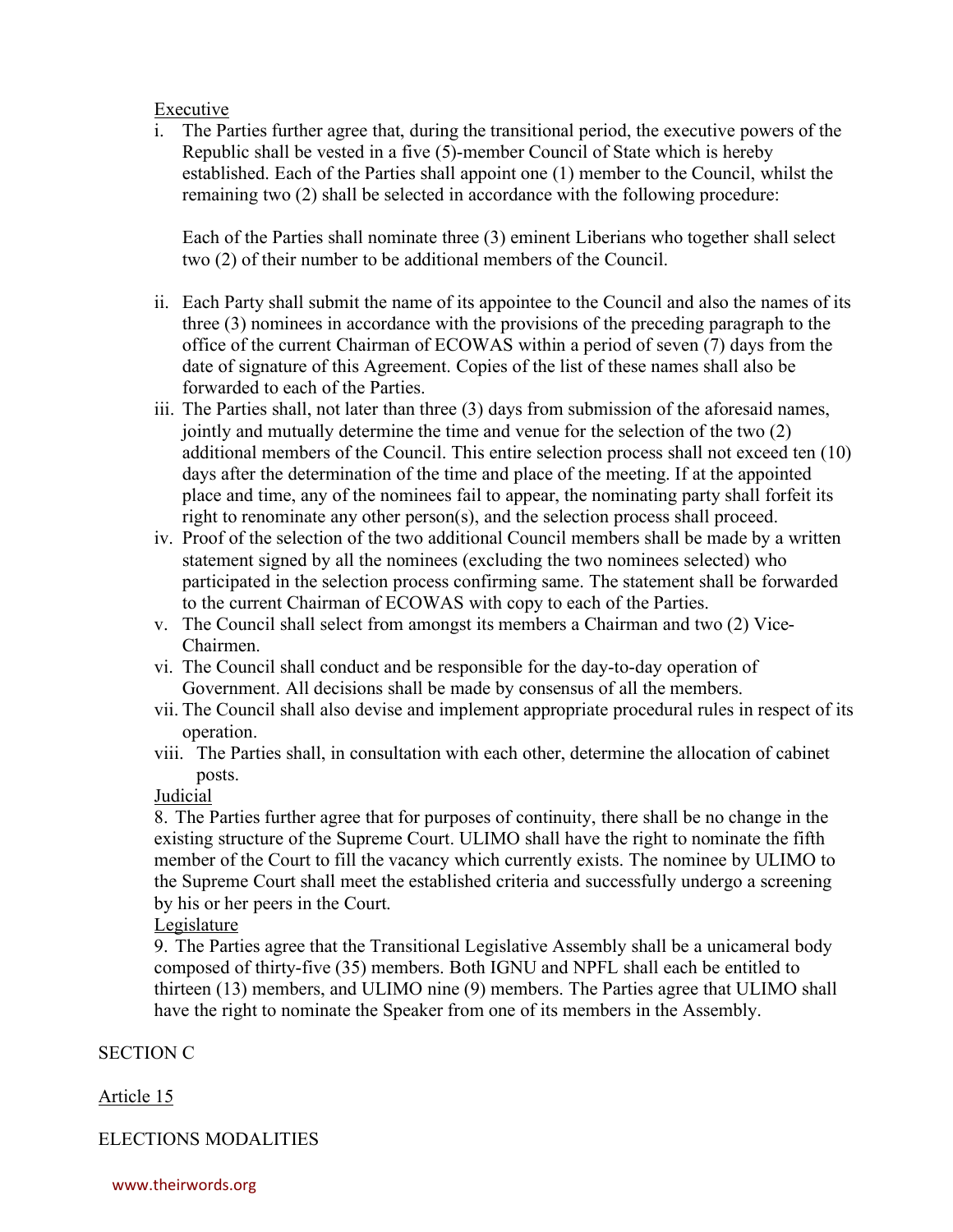- <span id="page-8-0"></span>1. The Parties agree that, in order to enhance the inclusive nature of the transitional Government, ULIMO shall have the right to nominate two members to the Elections Commission, thus expanding the existing Elections Commission to seven (7) members. For the purpose of continuity the present structure shall remain the same.
- 2. Supreme Court: The Supreme Court shall adjudicate all matters arising out of the elections during the transition, in accordance with the Constitution and laws of the country.
- 3. Voters registration: Voters Registration shall commence as soon as possible having due regard for the need to expedite repatriation.
- 4. Observers and Monitors: The transitional Government and the Elections Commission will work out the modalities for the participation of observers and monitors in the electoral process.
- 5. Financing: Financing will be sought from the national and international communities.
- 6. The Parties agree that the elections to be conducted shall conform to the several United Nations and internationally accepted codes of conduct and the Elections Commission shall, accordingly be guided thereby.

# SECTION D

### Article 16

# TENURE AND MANDATE OF THE TRANSITIONAL GOVERNMENT

- 1. The transitional Government shall be installed approximately one month after the signing of this Agreement, concomitant with the commencement of the disarmament process.
- 2. The transitional Government shall have a life span of approximately six (6) months commencing from the date of its installation.
- 3. General and presidential elections shall take place approximately seven (7) months from the signature of this Agreement.
- 4. Holders of positions of leadership within the Transitional Government (i.e. members of the Council of State, Supreme Court Justice; members of the Elections Commission, Cabinet Ministers, members of the Transitional Legislative Assembly, Managing Directors or Heads of Public Corporations and Autonomous Agencies) shall be ineligible to contest the election provided for in paragraph 3 of this article.

### SECTION E

### Article 17

### HUMANITARIAN ASSISTANCE

The Parties agree that every effort should be made to deliver humanitarian assistance to all Liberians, particularly children, who are malnourished and suffering from related diseases. Convoys of humanitarian assistance should travel to all areas of Liberia through the most direct routes, under inspection to ensure compliance with the sanctions and embargo provisions of this Agreement.

#### SECTION F

Article 18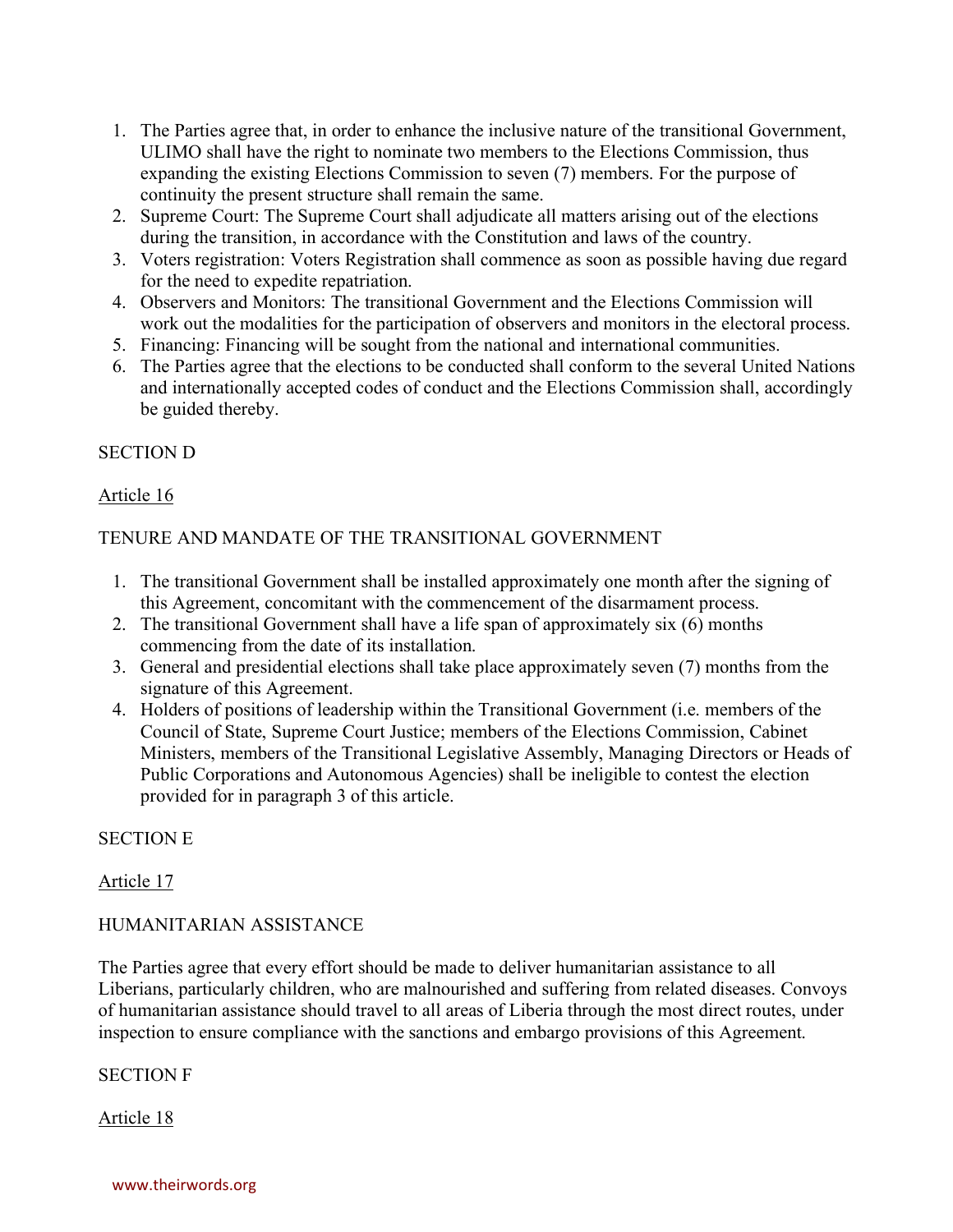### <span id="page-9-0"></span>REPATRIATION OF REFUGEES

- 1. The Parties hereby commit themselves immediately and permanently to bring to an end any further external or internal displacement of Liberians and to create the conditions that will allow all refugees and displaced persons to, respectively, voluntarily repatriate and return to Liberia to their places of origin or habitual residence under conditions of safety and dignity.
- 2. The Parties further call upon Liberian refugees and displaced persons to return to Liberia and to their places of origin or habitual residence and declare that they shall not be jeopardized in any ethnic, political, religious, regional or geographical considerations.
- 3. The Parties also call upon the relevant organizations of the United Nations system, particularly the Office of the United Nations High Commissioner for Refugees and the United Nations Development Programme, other intergovernmental and non-governmental organizations, to implement programmes for the voluntary repatriation, return and reintegration of the Liberian refugees and internally displaced persons.
- 4. The Parties proclaim that they shall, jointly or individually, cooperate in all necessary ways with themselves and with the above-mentioned organizations in order to facilitate the repatriation, return and reintegration of the refugees and displaced persons. Amongst others, they agree to:
	- a. Establish all necessary mechanisms or arrangements, such as joint repatriation committees, which would facilitate contacts, communications and work with the relevant organizations for purposes of implementing the repatriation, return and reintegration operation and to enable effective decision-making and implementation of the relevant activities;
	- b. Facilitate access by the Office of the United Nations High Commissioner for Refugees and other organizations to the refugees and displaced persons who have returned so as to deliver the necessary humanitarian assistance and programmes and monitor their situation;
	- c. Guarantee and provide security to the Office of the United Nations High Commissioner for Refugees and the other relevant organizations, their staff, vehicles, equipment and resources necessary to carry out their work;
	- d. Provide all other necessary facilities and support that will be necessary to facilitate the implementation of the return, voluntary repatriation and reintegration of refugees and displaced persons.

### SECTION G

### Article 19

### GENERAL AMNESTY

The Parties hereby agree that upon the execution of this Agreement there shall be a general amnesty granted to all persons and parties involved in the Liberian civil conflict in the course of actual military engagements. Accordingly, acts committed by the Parties or by their forces while in actual combat or on authority of any of the Parties in the course of actual combat are hereby granted amnesty. Similarly, the Parties agree that business transactions legally carried out by any of the Parties hereto with private business institutions in accordance with the laws of Liberia shall in like manner be covered by the amnesty herein granted.

### DONE AT COTONOU, REPUBLIC OF BENIN, IN SEVEN